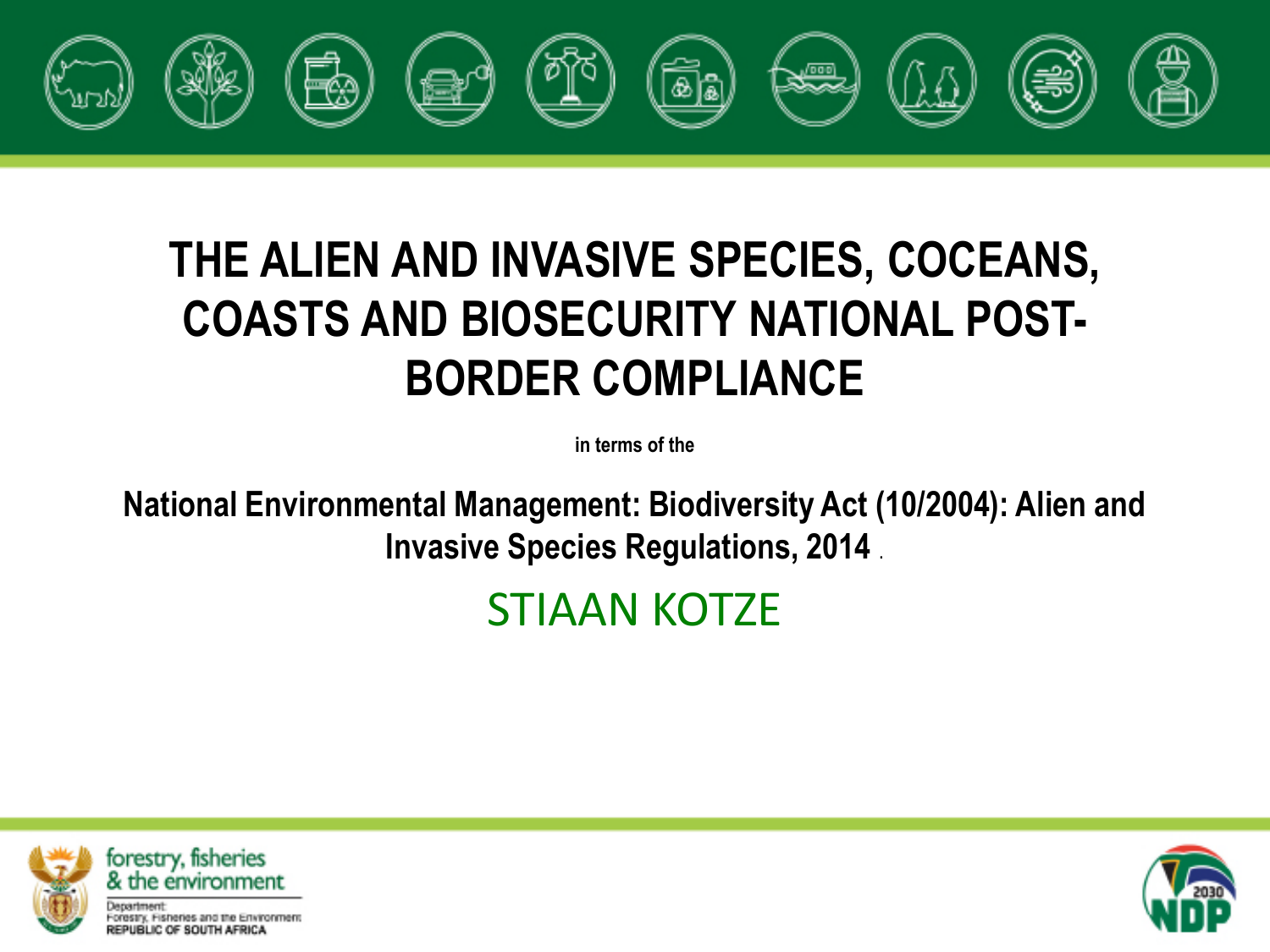#### **Competent Authority: Structure**





forestry, fisheries<br>& the environment Department: Forestry, Fisheries and the Environment

**REPUBLIC OF SOUTH AFRICA** 

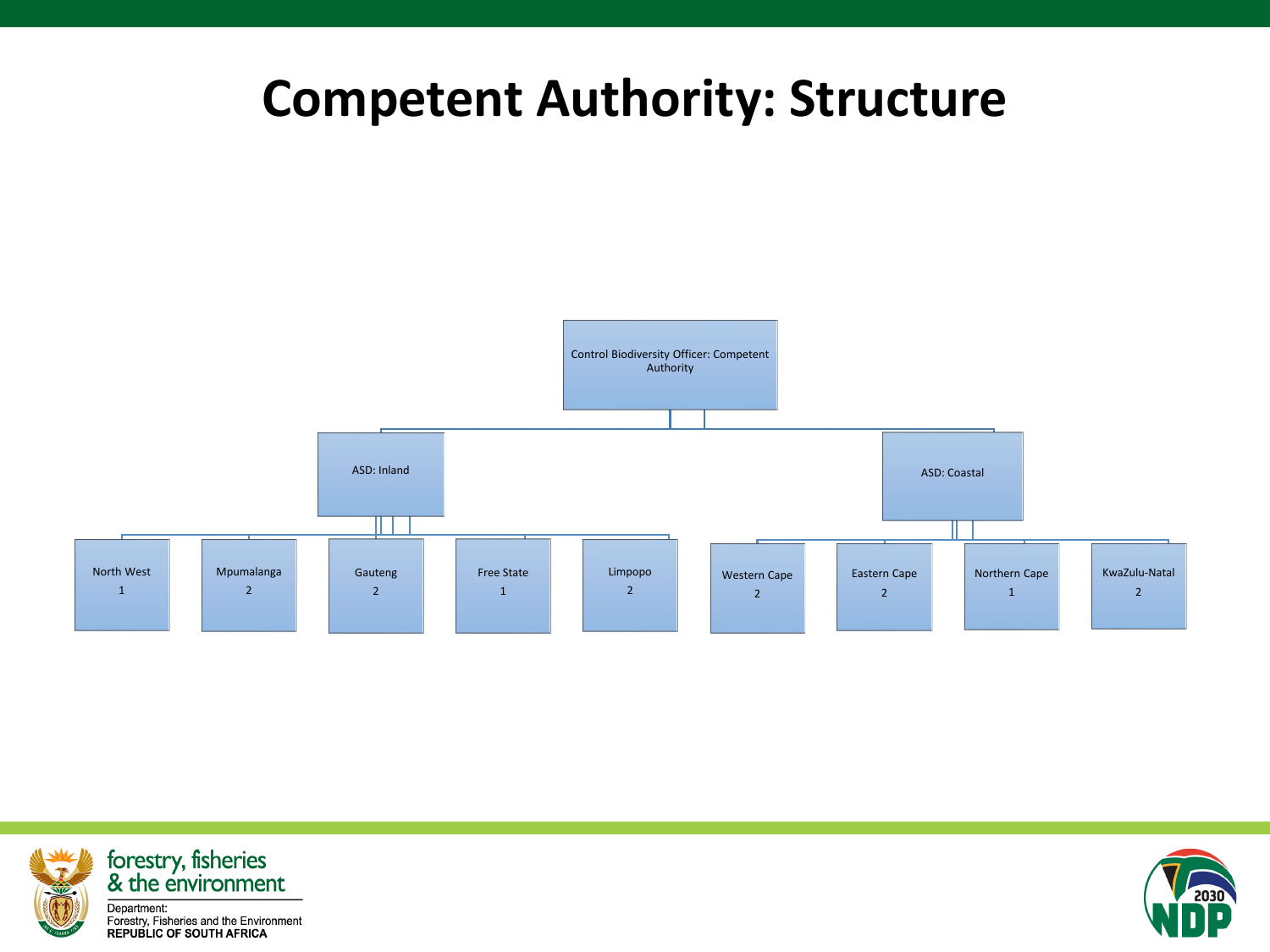## Progress: 2020/2021

- 1. 1864 Planned Post Bored Inspection conducted
	- 954 Coastal Provinces
	- 910 Inland Provinces
- 2. 100% Non-Compliant cases elevated to LACE for enforcement.
- 3. 65 Cat 1b Species Management Guidelines drafted
- 4. 185 Complaints inspected and registered.





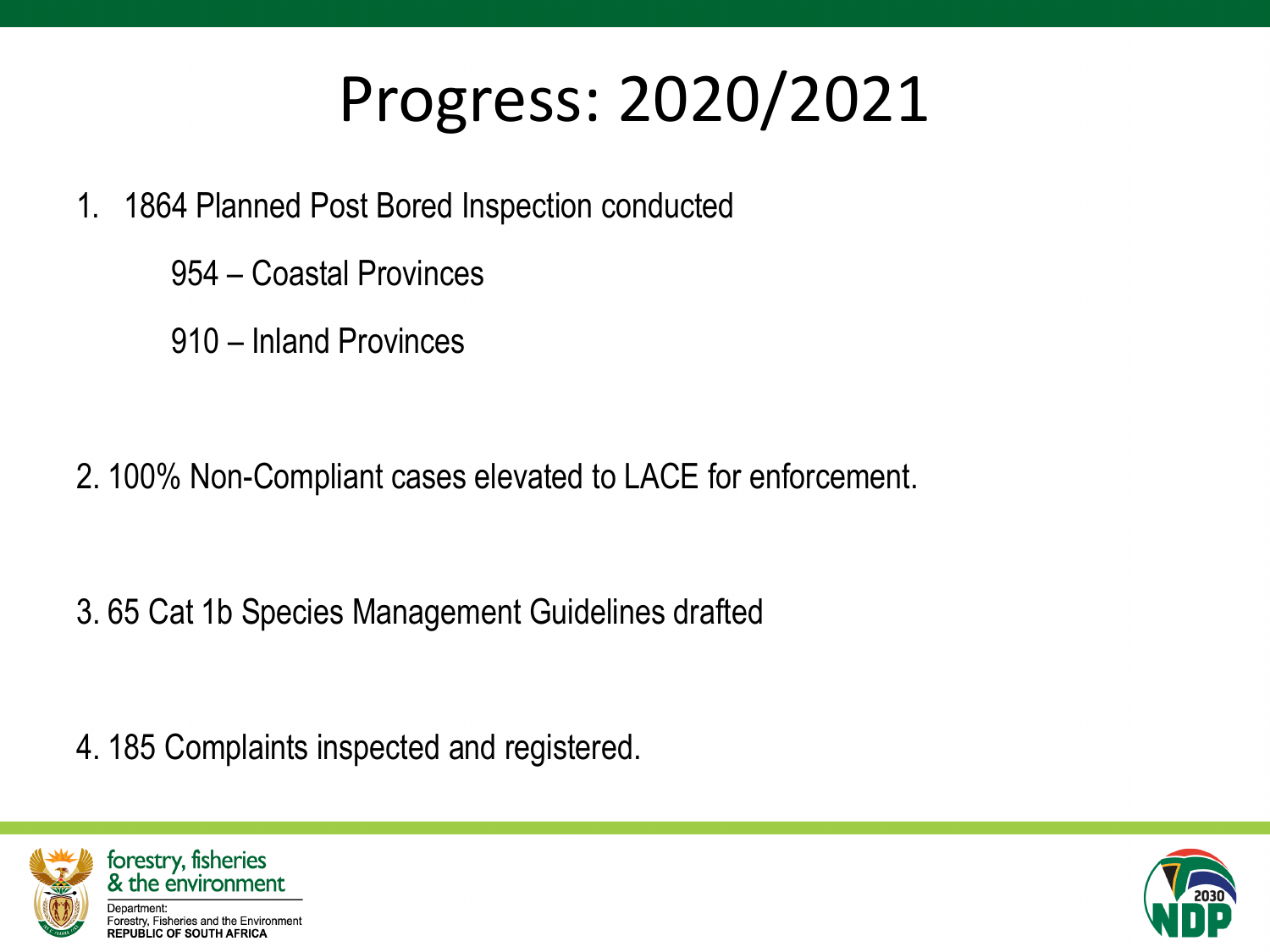## Land-owner duties in relation to invasive vegetation

- For properties over 1 hectare, develop a Control Plan for listed invasive species.
- Take steps to control the listed invasive species and
- Prevent them from spreading.
- Take required steps to minimise harm to biodiversity.





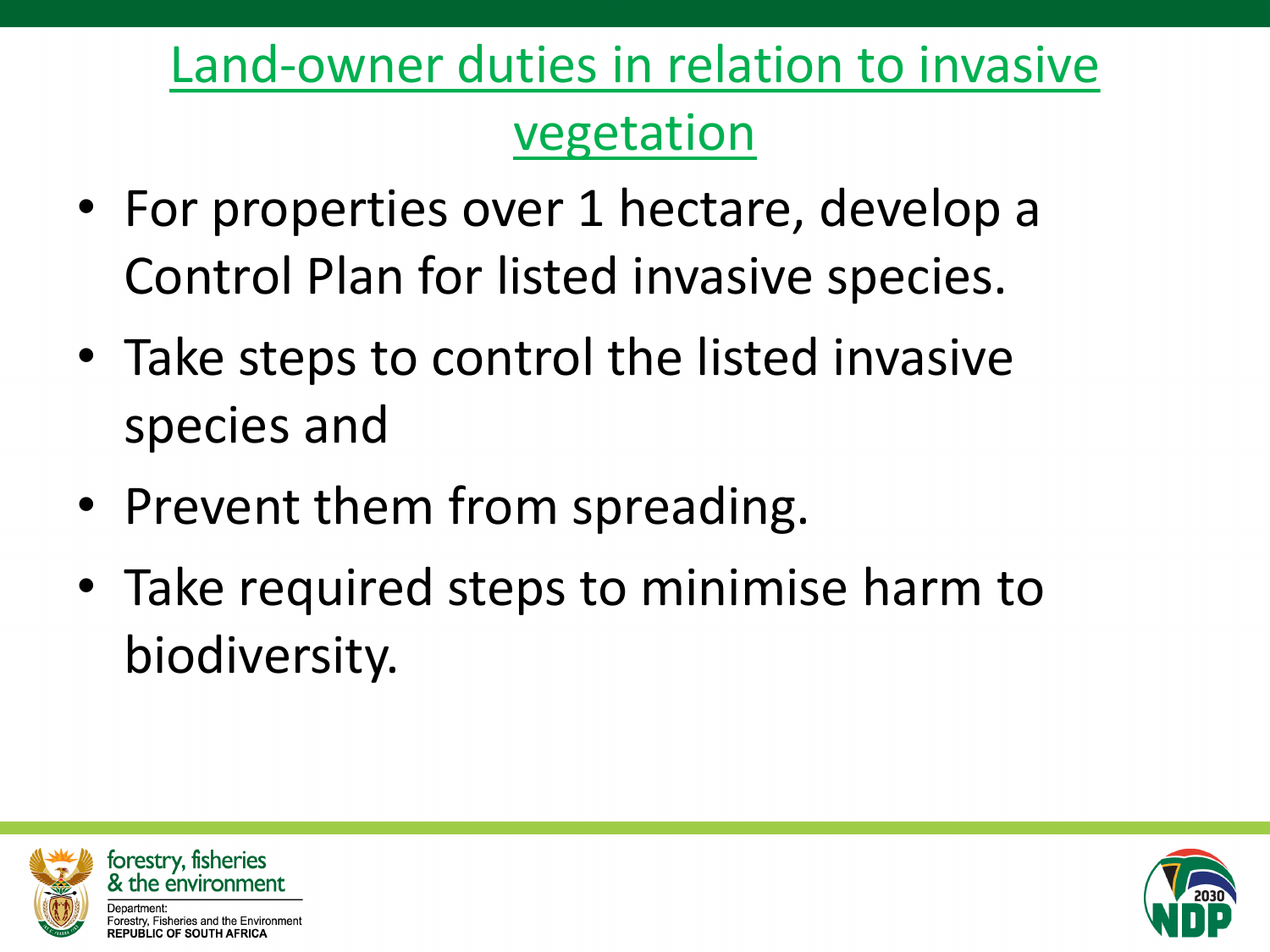## Land-owner duties in relation to invasive vegetation

- **Category 1a** most harmful species and requires immediate action to "control"
- **Category 1b** requirement is to "contain" rather than control the invasive species.
- **Category 2** regulated by area and only ones that will require a permit, reducing the administrative burden and helping to focus resources on priority interventions
- **Category 3** regulated by activity.





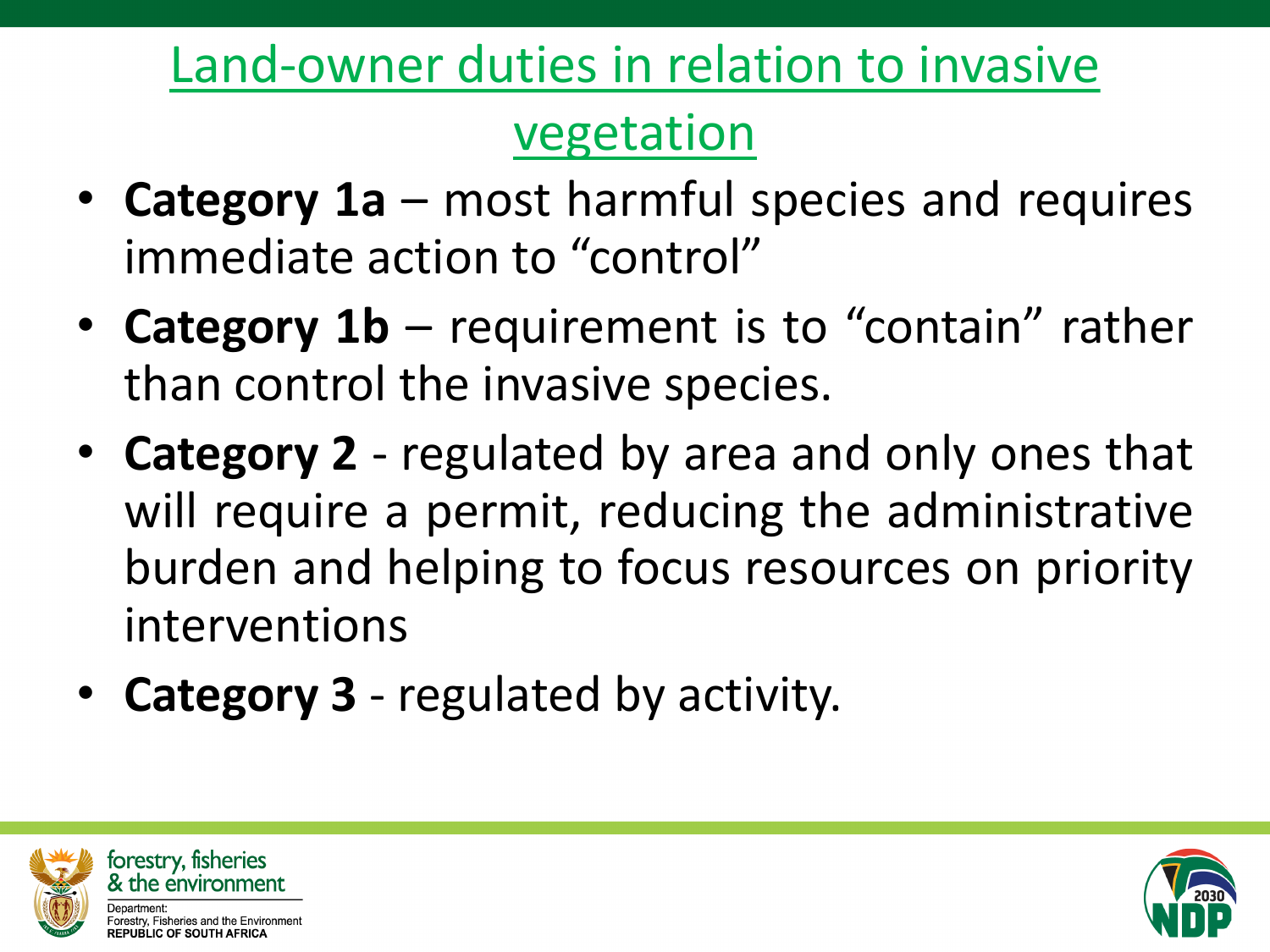## Land-owner duties in relation to invasive vegetation

- Control methods must be appropriate for the listed species and the environment.
- Should landowners not comply, a pre-directive will be issued.





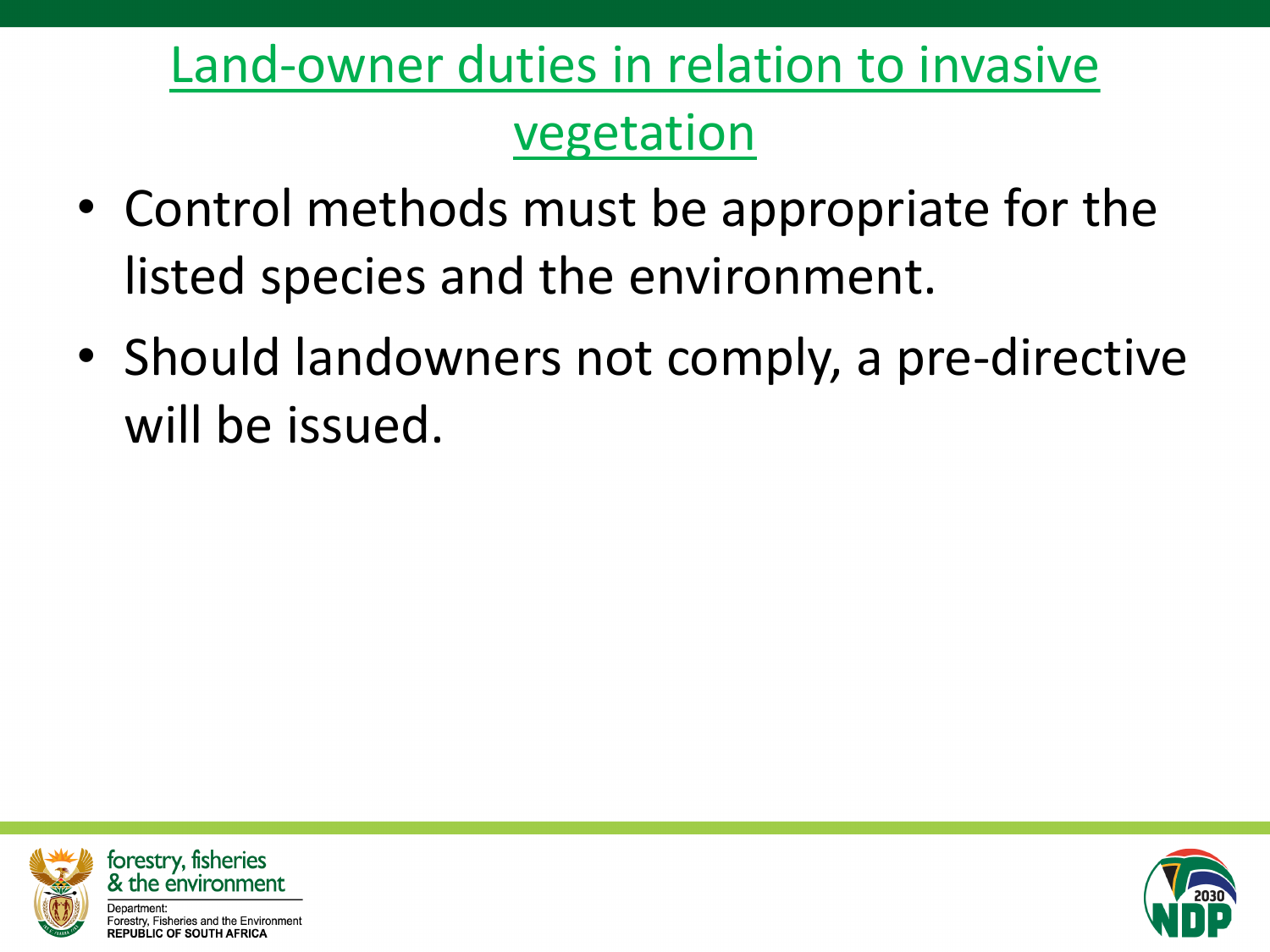#### Land-owner duties in relation to invasive

vegetation

*Invasive species are a legal liability passed from seller to buyer* Regulation 29 of the AIS Regulations state that, "...no property may be transferred without notification to the transferee of listed invasive species on the property."



forestry, fisheries & the environment Forestry, Fisheries and the Environment REPUBLIC OF SOUTH AFRICA

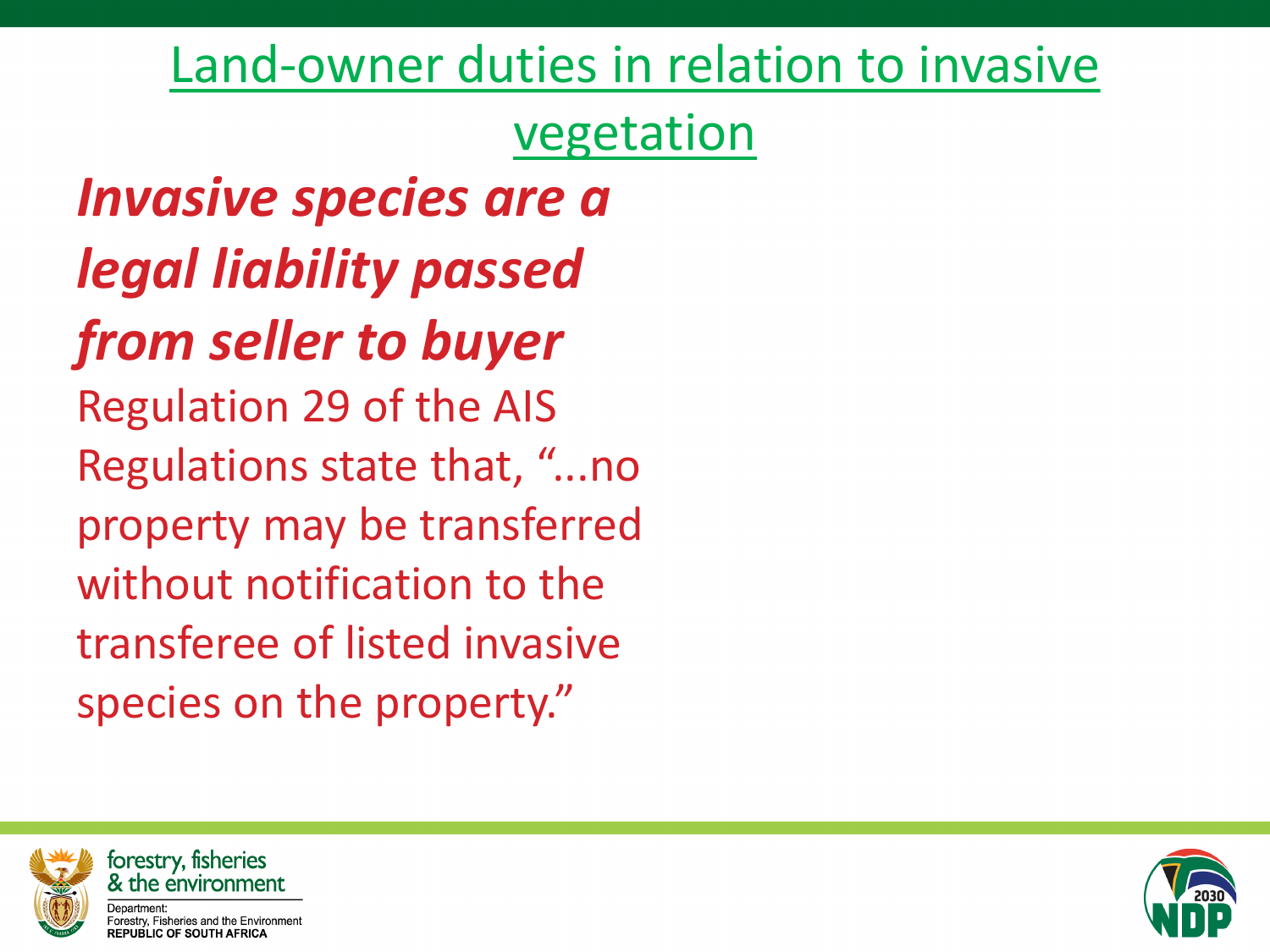## Why are invasive plants a problem?

Studies indicate that invasive alien plants have detrimental effects on:

• Water

Invasive plants reduce water flow and water quality

are already causing a loss of 5% of South Africa's mean annual runoff, and this figure can increase many times over, as they spread and grow.





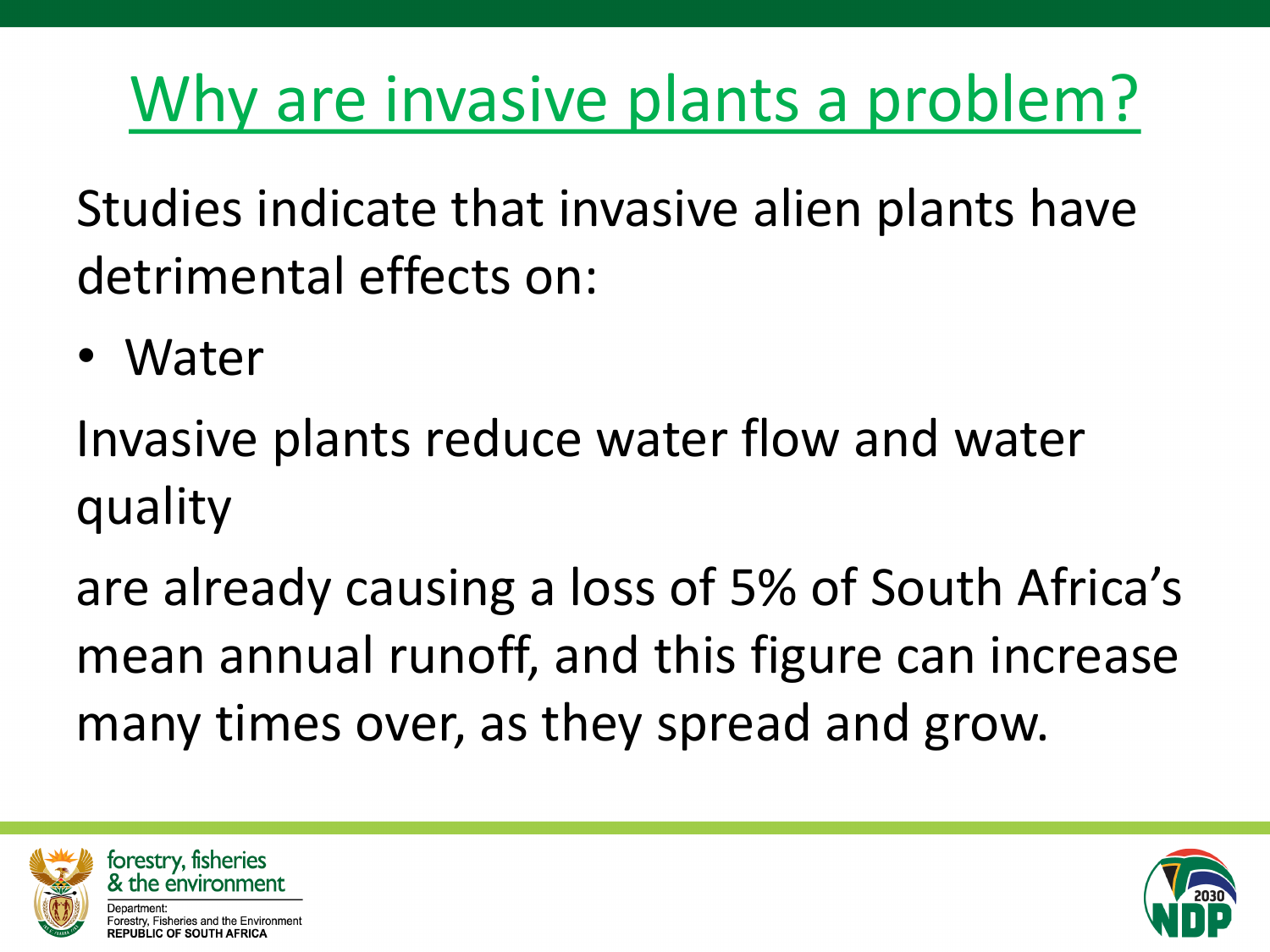## Why are invasive plants a problem?

• Biodiversity

Invasive species outcompete indigenous species lead to species extinction destroy the habitat for animals multiply exponentially to the detriment

of indigenous plants

• Soil

Invasive species modify soil cause erosion





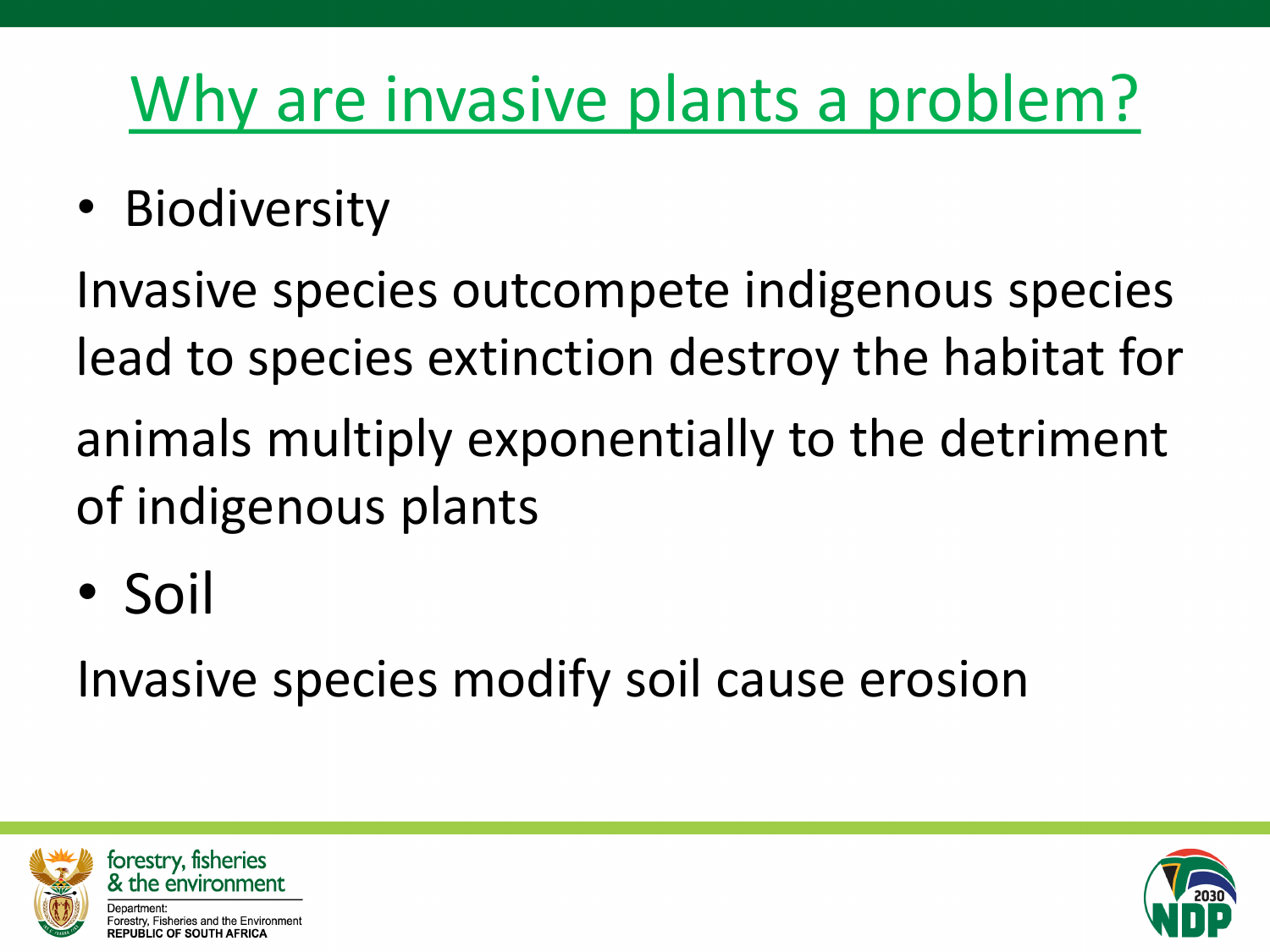## Why are invasive plants a problem?

• Fires in invasive flora burn 10x hotter than fynbos fires.





Forestry, Fisheries and the Environment REPUBLIC OF SOUTH AFRICA

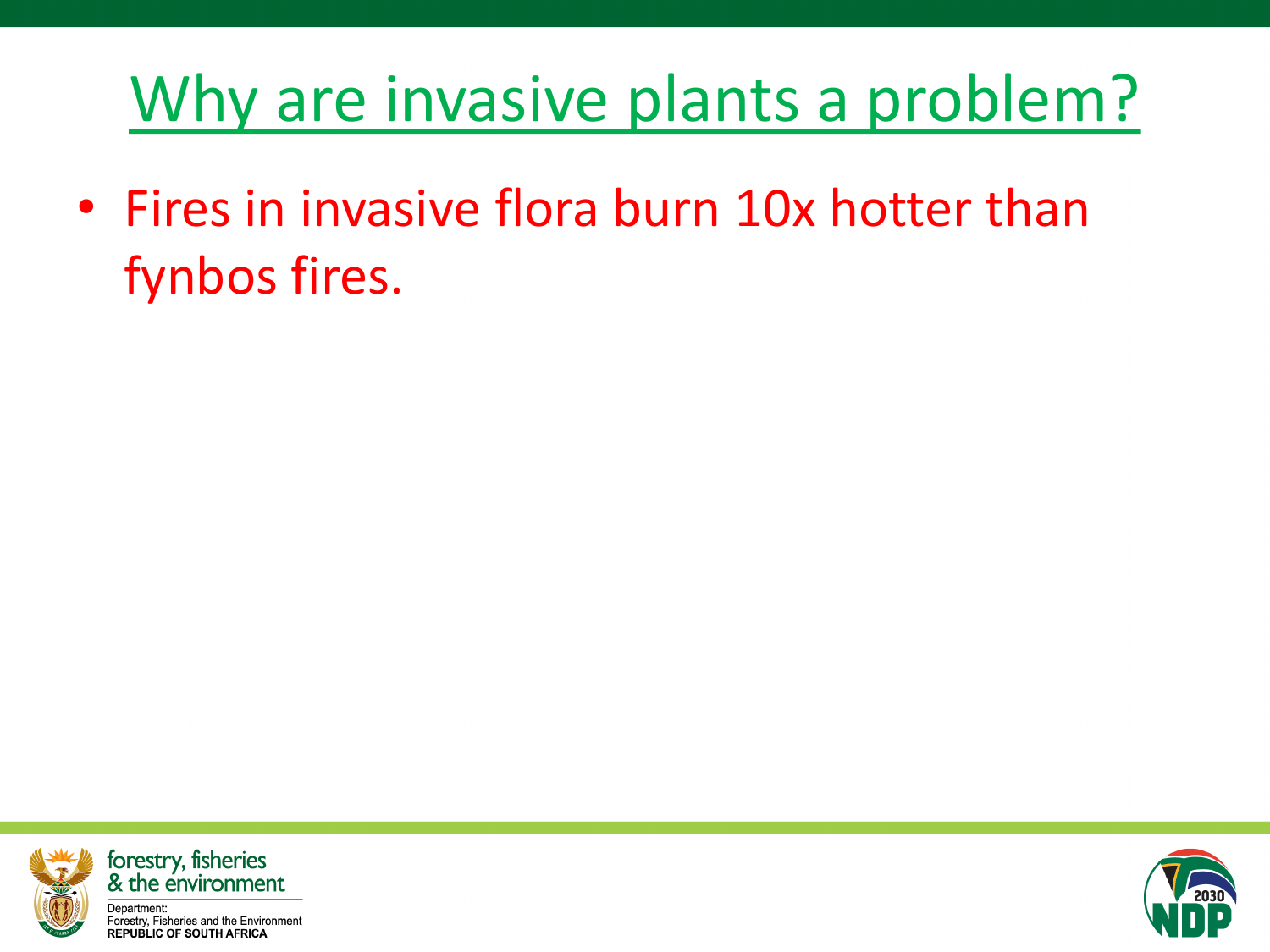## What if you, as the landowner, fail to comply with the legislation?

- It is the duty of every land-owner to familiarize him- or herself with the different listed species and
- to comply with the corresponding duties related to that category of species.
- Any failure to comply will result in legal consequences.
- A landowner or person is guilty of an offence when failing to:
- report listed invasive species; or
- take steps to control listed invasive species; or
- prevent it from spreading; or
- take all the required steps to prevent or minimise harm to biodiversity; or
- undertake a restricted activity without a permit



forestry, fisheries **& the environment Fisheries and the Environment** EPUBLIC OF SOUTH AFRICA

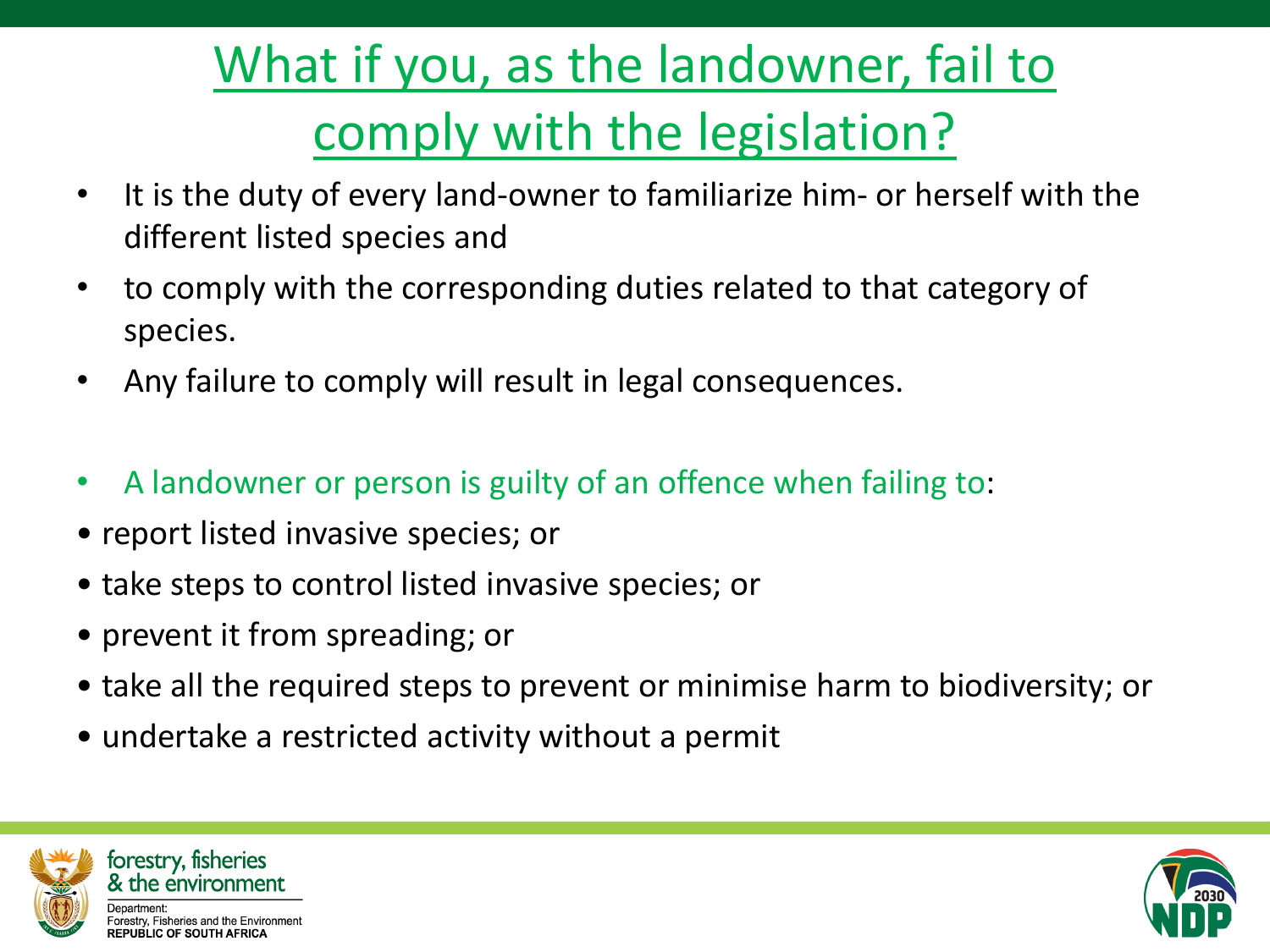## Points to consider:

- Certain species may require a permit to remain in place.
- The NEMBA Regulations require certain species that border a protected area to be cleared, while others might be exempt from this provision.
- There are many indigenous and non-invasive alien species that can be planted instead of the invasives.
- Contact your local nursery for ideas.





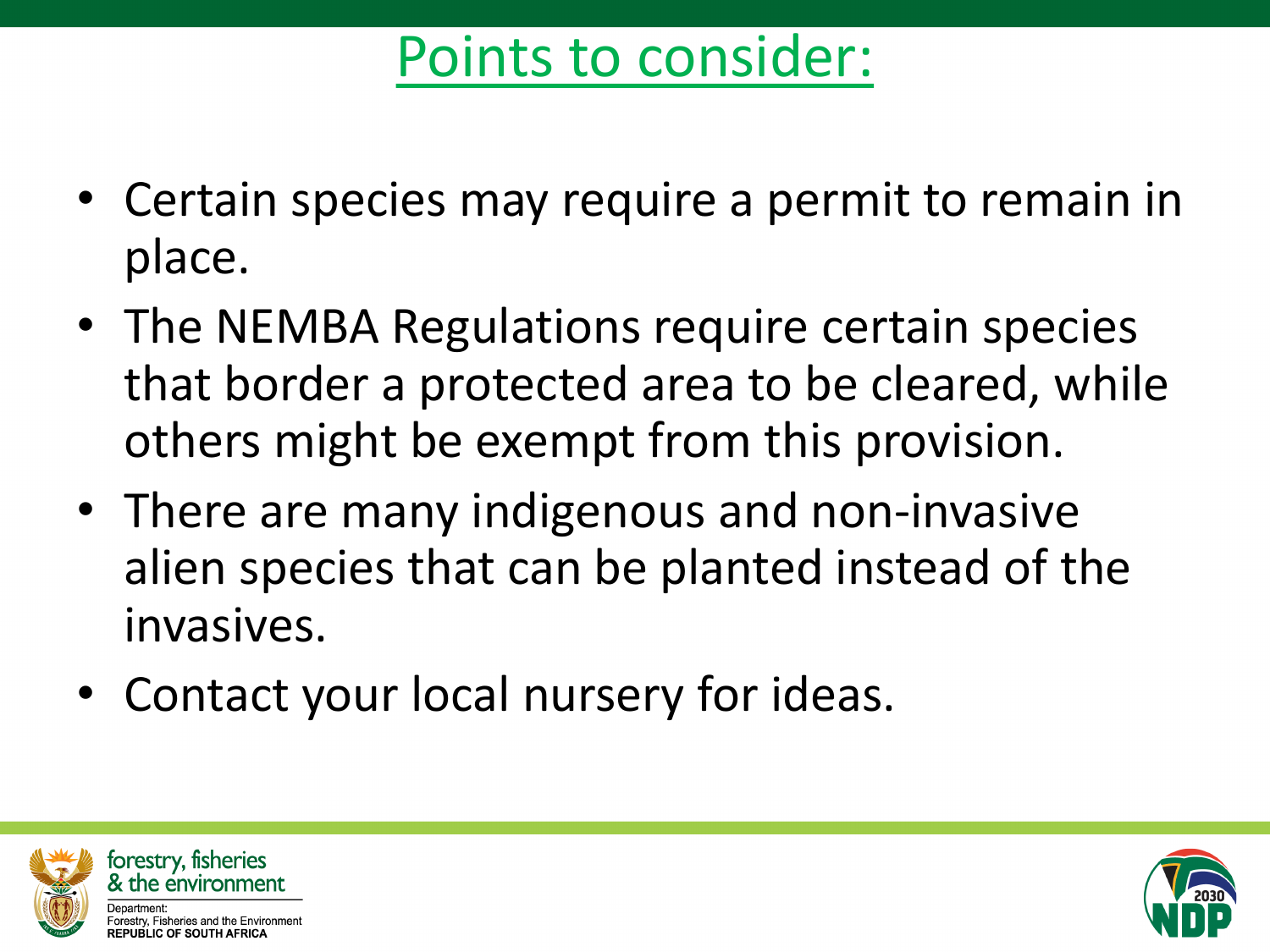

forestry, fisheries<br>& the environment

Department:<br>Department:<br>Forestry, Fisheries and the Environment<br>REPUBLIC OF SOUTH AFRICA